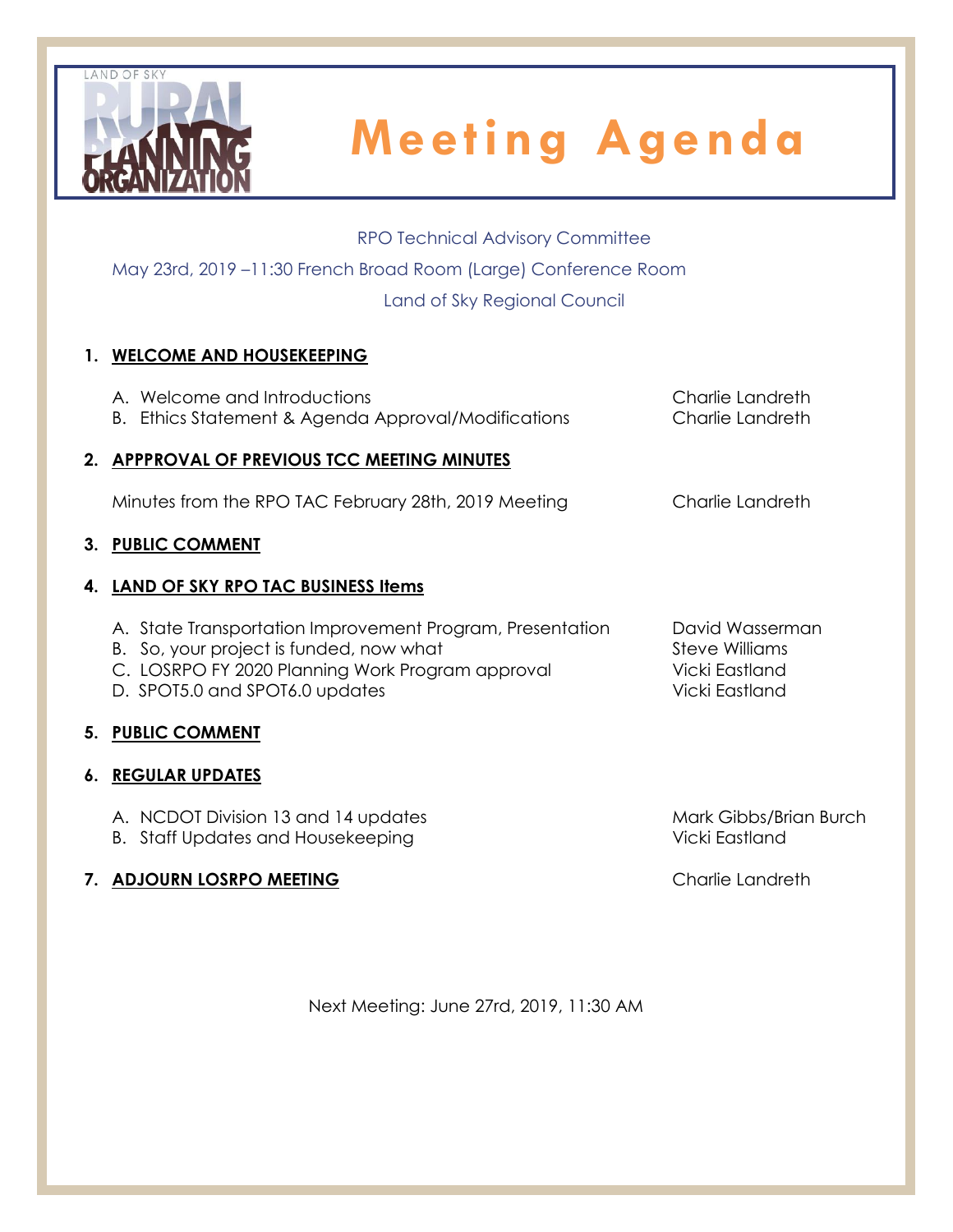



**Item 1B: Ethics Statement**

**ETHICS AWARENESS & CONFLICT OF INTEREST REMINDER** 

**(To be read by the Chair or his or her designee at the beginning of each meeting)** 

**In accordance with the State Government Ethics Act, it is the duty of every Board member to avoid conflicts of interest. Does any Board member have any known conflict of interest with respect to any matters coming before the Board today? If so, please identify the conflict and refrain from any participation in the particular matter involved.**

### **2. APPROVAL OF PREVIOUS MEETING MINUTES:**

Land of Sky Rural Planning Organization **Technical Advisory Committee Minutes – February 28, 2019**

Attendees:

Vicki Eastland Pam Cook Troy Wilson Stephen Sparks Nick Kroncke Steve Williams Hannah Cook Kevin Ensley

Charlie Landreth Matt Wechtel

# **WELCOME AND INTRODUCTIONS**

Chairman Landreth called the meeting to order, welcomed attendees and requested introductions be made. He read the Ethics Statement, and requested that if there were any conflicts, which would preclude TAC members from voting on business items, to state such for the record, and to refrain from participating in the matter.

NC Moves the 2050 Plan, Presentation: Pam Cook communicated that NCDOT is developing a long-range transportation plan for the state of North Carolina that will establish the transportation vision and goals for the state, while also providing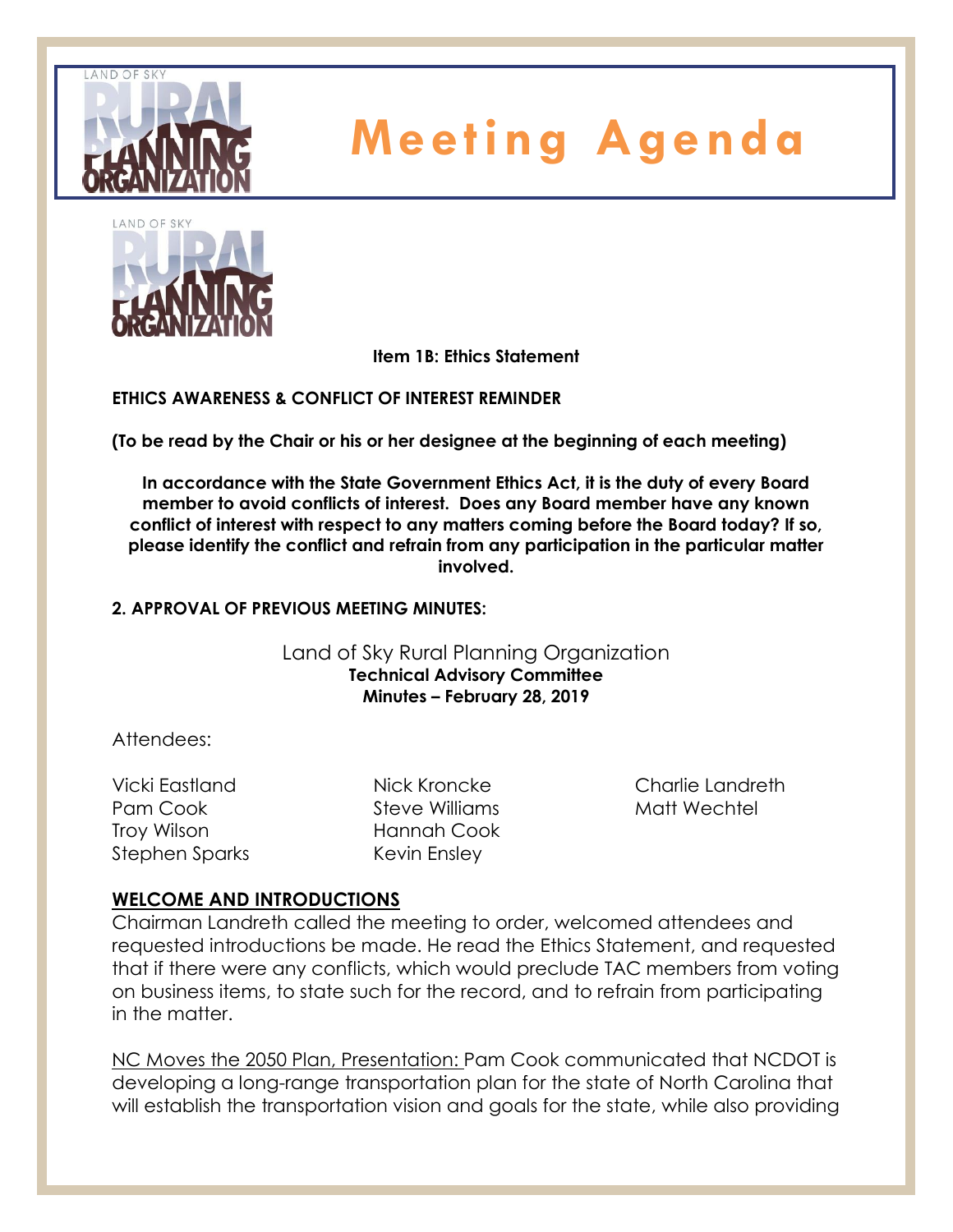

a framework for decision-making and transportation investments. NCDOT is asking for input in shaping the content of this plan, and in helping to identify regional and statewide challenges and opportunities. Currently, "Drivers and Opportunities" are being considered. Additional info about the plan can be found at [https://www.ncdot.gov/initiatives-policies/Transportation/nc-2050](https://www.ncdot.gov/initiatives-policies/Transportation/nc-2050-plan/Pages/default.aspx) [plan/Pages/default.aspx.](https://www.ncdot.gov/initiatives-policies/Transportation/nc-2050-plan/Pages/default.aspx)

Pam Cook communicated that there have been many changes to transportation in the state over the years, and the current assessment shows were the state is now with regard to transportation planning. She shared that the NC Moves 2050 presentation is meant to provide an opportunity for TAC members to have input into the new plan. Vicki Eastland shared that folks in Madison and Transylvania Counties have commented on the plan and she encouraged TAC members to spread the word that public involvement is needed for the 2050 Plan. Pam Cook noted that it is important for nongovernmental agencies to weigh in on the plan, too. She requested TAC members consider some questions regarding transportation services in their communities. Tourism, the economy, funding, and demographics, balancing the needs of workers and non-workers, the needs of the aging community, resiliency, technology, "dig once", etc., among other things, were all noted as concerns.

Matt Wechtel (Madison County) and Kevin Ensley (Haywood County) both commented on I-26/Malfunction Junction, noting that many of the residents in their communities must travel through this interchange to get to work and for other purposes. Chair Landreth added comments about tourism's impacts on the transportation system. Matt Wechtel also mentioned urban-flight due to challenges with housing affordability, congestion, high taxes, etc., and its impact on the more rural areas in the LOSRPO region. Pam Cook shared that these are important impacts, which could help inform the 2050 Plan.

Brownie Newman brought up autonomous vehicles and wondered about the potential impact those could have on the transportation system.

Mike Hawkins (Transylvania County) submitted a concern prior to the meeting about autonomous vehicles' impact on congestion since those could put more people on the roads. Matt Wechtel shared that the average age of vehicles in the service area of his job is around 10 years old. He commented that autonomous vehicles could be slower hitting the roadways as people replace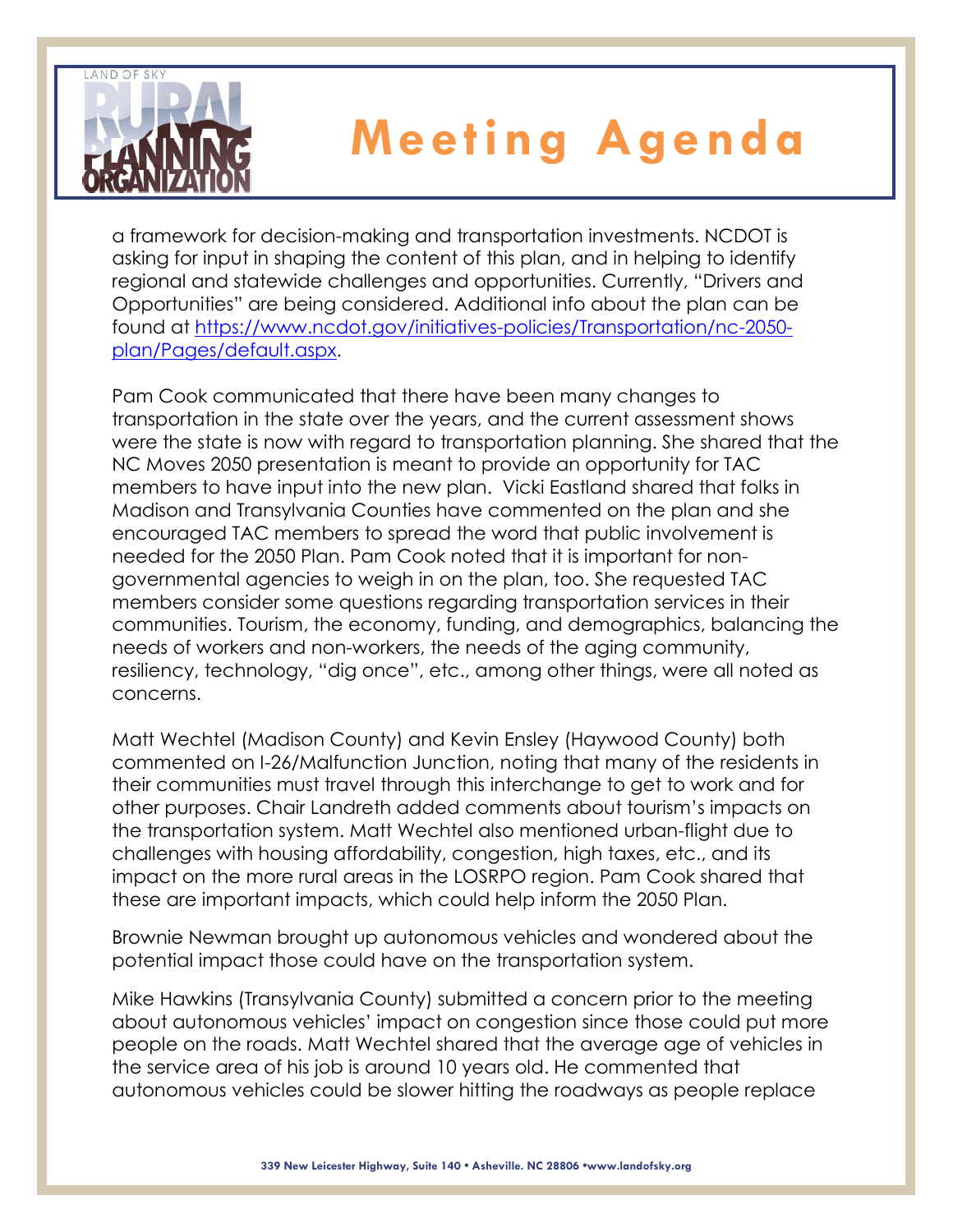

their old, conventional vehicles. Broadband was also mentioned as a major issue in the western part of the state.

# *Provide feedback to NCDOT.*

*Matt Wechtel moved to approve the agenda with a modification for Nick Kroncke to present the Title VI information. Brownie Newman seconded and the motion carried without further discussion.*

### **APPROVAL OF TAC MINUTES**

*Matt Wechtel moved to approve the minutes from the October 18, 2018 LOSRPO TAC meeting. Brownie Newman seconded and the motion carried without further discussion.*

# **PUBLIC COMMENTS**

No public comments were received.

# **BUSINESS**

LOSRPO Title VI Plan: Nick Kroncke shared about the LOSRPO Title VI Plan. He communicated that Title VI is the federal law that protects individuals and groups from discrimination on the basis of race, color, and national origin in all programs, services, and activities of a Federal-aid recipient. Other related laws have expanded the Program to protect against discrimination based on age, sex, Limited English Proficiency (LEP), income level, and disability; and creed/religion, where applicable. The intent of the Program is to remove barriers and conditions that prevent minority, low income LEP, and other disadvantaged persons from accessing, participating in, and benefiting from programs and activities of Federal aid recipients. NCDOT is a recipient of Federal financial assistance from the US Department of Transportation. As a recipient of these funds, NCDOT must comply with Title VI of the Civil Rights Act of 1964 and other nondiscrimination authorities. NCDOT is required to have a comprehensive Title VI Nondiscrimination Program to prevent and eliminate discrimination in programs and activities administered by NCDOT. From agenda for transit system, etc. Nick Kroncke shared that notification was received that the draft Title VI plan is acceptable and that is requested to be adopted today.

# *Brownie Newman moved to adopt the Title VI Plan. Matt Wechtel seconded and the motion carried without further discussion.*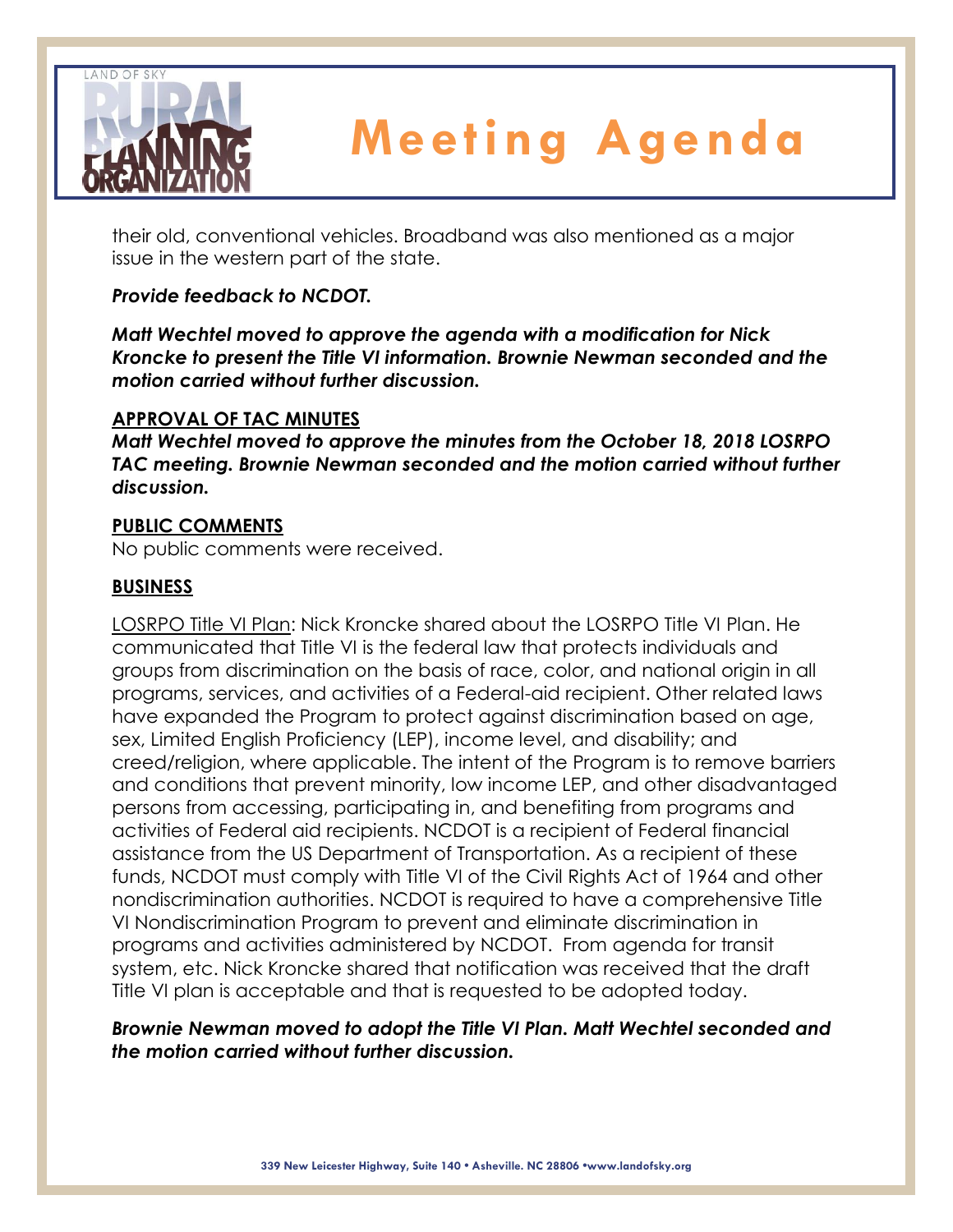

Review DRAFT STIP and SPOT6.0 Timeline – Vicki Eastland shared that NCDOT released the Draft 2020-2029 STIP in early January. The Draft was shared with RPO TCC and TAC members. Vicki Eastland shared that NCDOT is holding meetings this week to gather public comments and she will send out more information. Highlights of SPOT5.0 include NC 178-Transylvania County, funded for construction; US 25/70 Superstreet in Madison County funded for planning and design. Also, in Madison County, in the MPO region, Crossroads Parkway is receiving the remaining funding and is currently in ROW. Additional information on other projects is available on the RPO's website. She noted, too, that I-40 in Haywood County is in the developmental STIP for planning and design.

Discussion occurred about having a project funded for planning and design and whether that could improve a project's score during future rounds of prioritization, which was confirmed.

Vicki Eastland shared that Federal Lands Assess Program (FLAP) funds will be released for US 276 in Transylvania County. Also, FLAP funds for- Cove Creek is coming up in FY 2020. In addition, she shared about her work on the SPOT Workgroup and noted that local discussions about new project submittals would begin in May and June. Steve Williams added that the public comment period is open for NCDOT's Draft STIP.

# *Informational only – no action needed.*

LOSRPO State Planning and Research (SPR) Application – Vicki Eastland shared that staff have submitted a grant application to NCDOT Transportation Planning Branch for State Planning and Research (SPR) funds to potentially conduct a feasibility study to examine the viability of consolidating Transit administration and scheduling functions for the County Transportation Systems among the five counties in the Land of Sky RPO region. She provided TAC members with additional information on this potential feasibility study including that there is concern about the impact that the changes to the state's Medicaid program could have on rural transit systems. She also shared about the County Tiers and how those determine the local match required for grants. Vicki Eastland shared that the application submitted was for \$80 thousand in federal grant funds with a required 10% local match and a10% state match. She noted that the state has advocated rural transit systems consolidating their administrative functions. She noted there is concern with regards to the changes coming to Medicaid and how those could impact rural transit systems.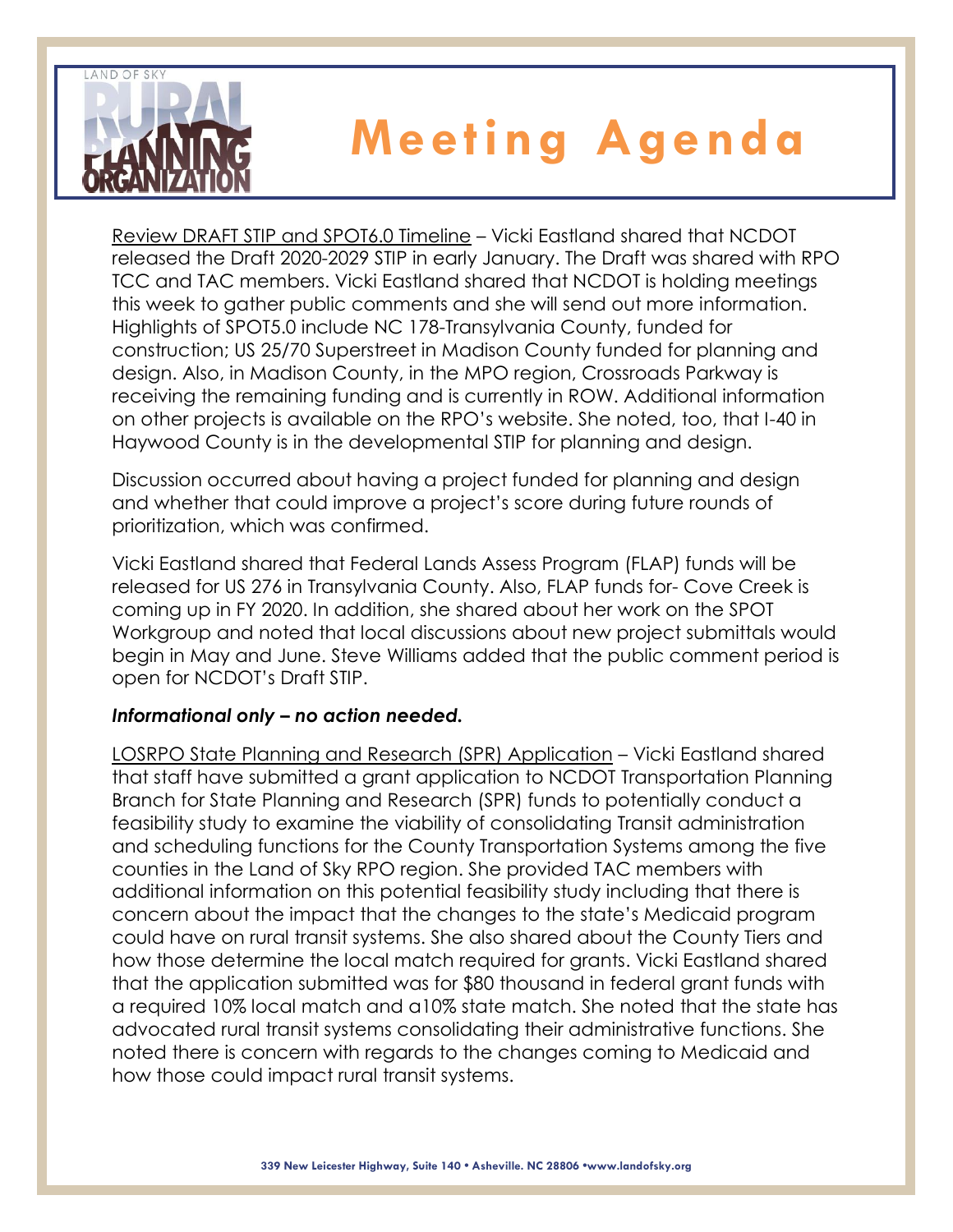

*Informational only. No action required at this time.*

# **REGULAR UPDATES AND ANNOUNCEMENTS**

Hannah Cook provided Division 13 updates. Steve Williams provided Division 14 updates. Pam Cook provided TPB updates. Vicki Eastland provided staff updates.

# **ADJOURNMENT**

*Kevin Ensley moved to adjourn the meeting. Matt Wechtel seconded and the meeting adjourned.*

### **Staff recommended action**:

Review the minutes and approve with any requested edits

### **3. PUBLIC COMMENT**

First opportunity for Public Comment

### **4. Land of Sky RPO TAC BUSINESS Items**

**Item 4A. State Transportation Improvement Plan STIP, Presentation** David Wasserman, PE, NCDOT STIP Western Region Manager, will present on the funding distributions in the DRAFT 2020-2029 State Transportation Improvement Program. The DRAFT STIP is scheduled to be adopted by the Board of Transportation at their September 2019 meeting.

**Staff recommended action**:

No action required, informational only

### **Item 4B: So, your project is funded, now what? NCDOT's Project Development Process**

Steve Williams, .PE. NCDOT Division 12 Planning Engineer will present to the group what to expect once a transportation project is funded.

### **Staff Recommendations**:

No action required, informational only

### **Item 4C: LOSRPO FY 2020 Planning Work Program approval** Vicki Eastland

Land of Sky RPO staff has submitted the FY 2019-2020 Draft PWP to NCDOT TPD for review. The Draft was approved by NCDOT and the LOSRPO TCC at their May 9<sup>th</sup> meeting. This is the second year with the format which shows the breakout of direct